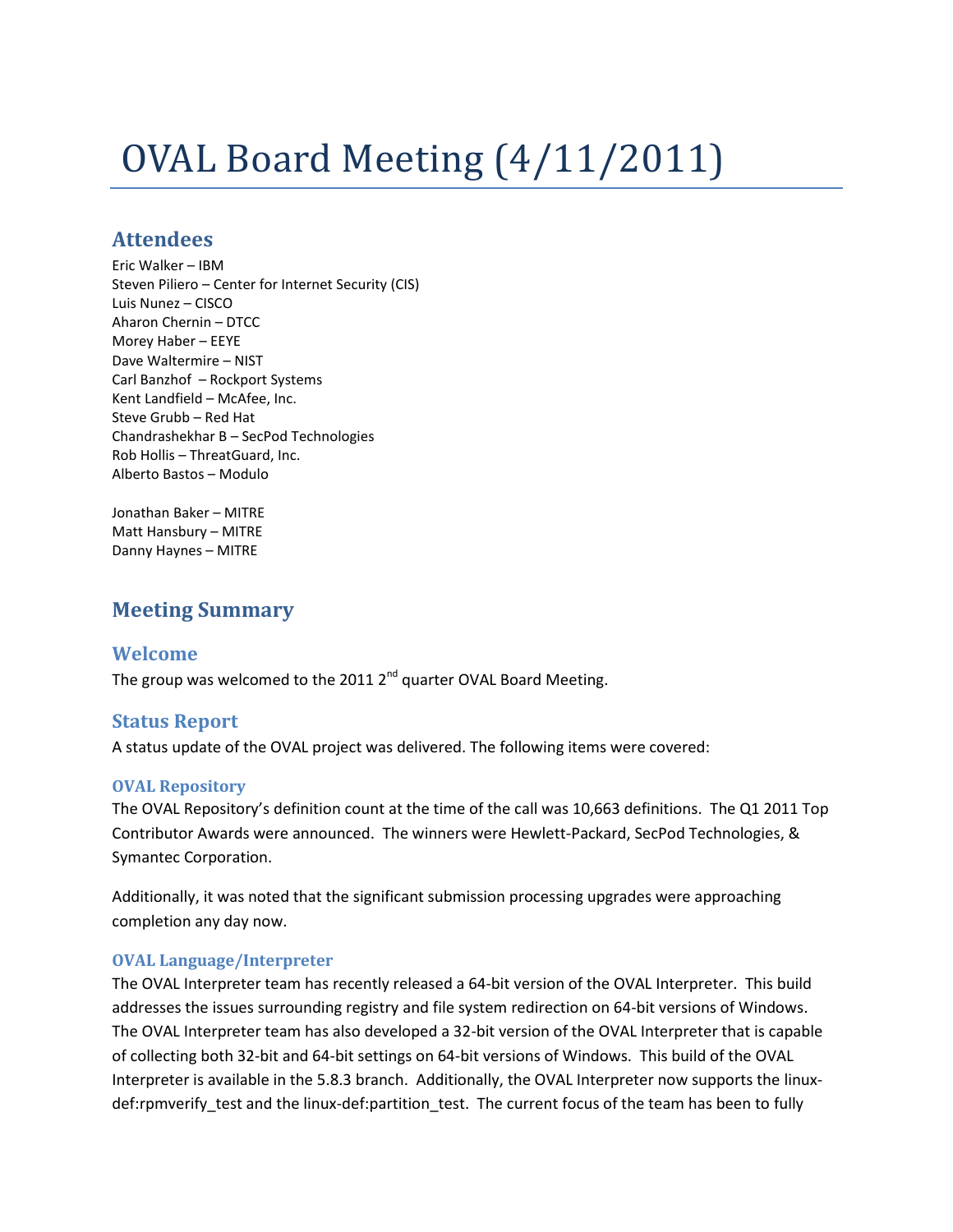support and vet the tests necessary for the successful implementation of the Red Hat Enterprise Linux 5 USGCB content. Lastly, the OVAL Interpreter team is working to support the release of RPMs for 64-bit versions of Red Hat Enterprise Linux 5.

#### **OVAL Adoption**

The OVAL Adoption Program currently has 28 organizations that have filled out the OVAL Adoption declarations, encompassing 41 products & services and there are several additional requests queued up.

## **OVAL Language Specification Status**

The group was reminded that since the IT Security Automation Conference in September 2010, the OVAL team at MITRE has been working to develop a specification for the OVAL Language. The current status is that the team is working on the Data Model for the specification and is diligently working to complete an initial draft ahead of the 5.10 release (currently expected in late July).

Also, it was reiterated that once an initial draft of the OVAL Language Specification is complete, it will be sent out to the community for comment. The community review will initially be sent out to the OVAL Board, and following OVAL Board feedback, will be disseminated to the oval-developer-list as well.

## **Release 5.10 Update**

In order to better share the motivations and plans for the 5.10 release, the team gave an update on where it is headed. For the release (currently planned for late July), the team is focused on driving the language support for both Red Hat Enterprise Linux as well as MacOS. It was also suggested that the team would like to be able to provide a full set of SCAP content to support the DoD Mac OS X 10.6 baseline, which is currently under development, in order to help the community see how content of that nature could be created.

**[Rob Hollis]** Can you comment on the macos-def:plist\_test, specifically how can work be done on the Mac OS baseline without solidifying the macos-def:plist\_test?

**[Jon Baker]** Around half of the baseline content requires the use of other tests, which allow work to be done on the baseline, before the macos-def:plist test is clarified, if required. The team is currently working with Apple to determine if any changes are required.

**[Rob Hollis]** On Mac OS uname cannot be reliably used to detect the operating system version plists are required to accurately detect the OS version. CPE checks associated with an XCCDF Benchmark need to use the macos-def:plist test in order to accurately identify the version of Mac OS running on a system.

At this point, some additional information was shared regarding the 64-bit Windows platform, and the question was asked to the group if there are any other anticipated issues with other 64-bit platforms. None were shared at this time.

# **Developer Day Follow Up**

The team acknowledged that there remained some follow up from the Spring Security Automation Developer Days hosted by NIST. Follow up messages will be sent out to the oval-developer-list to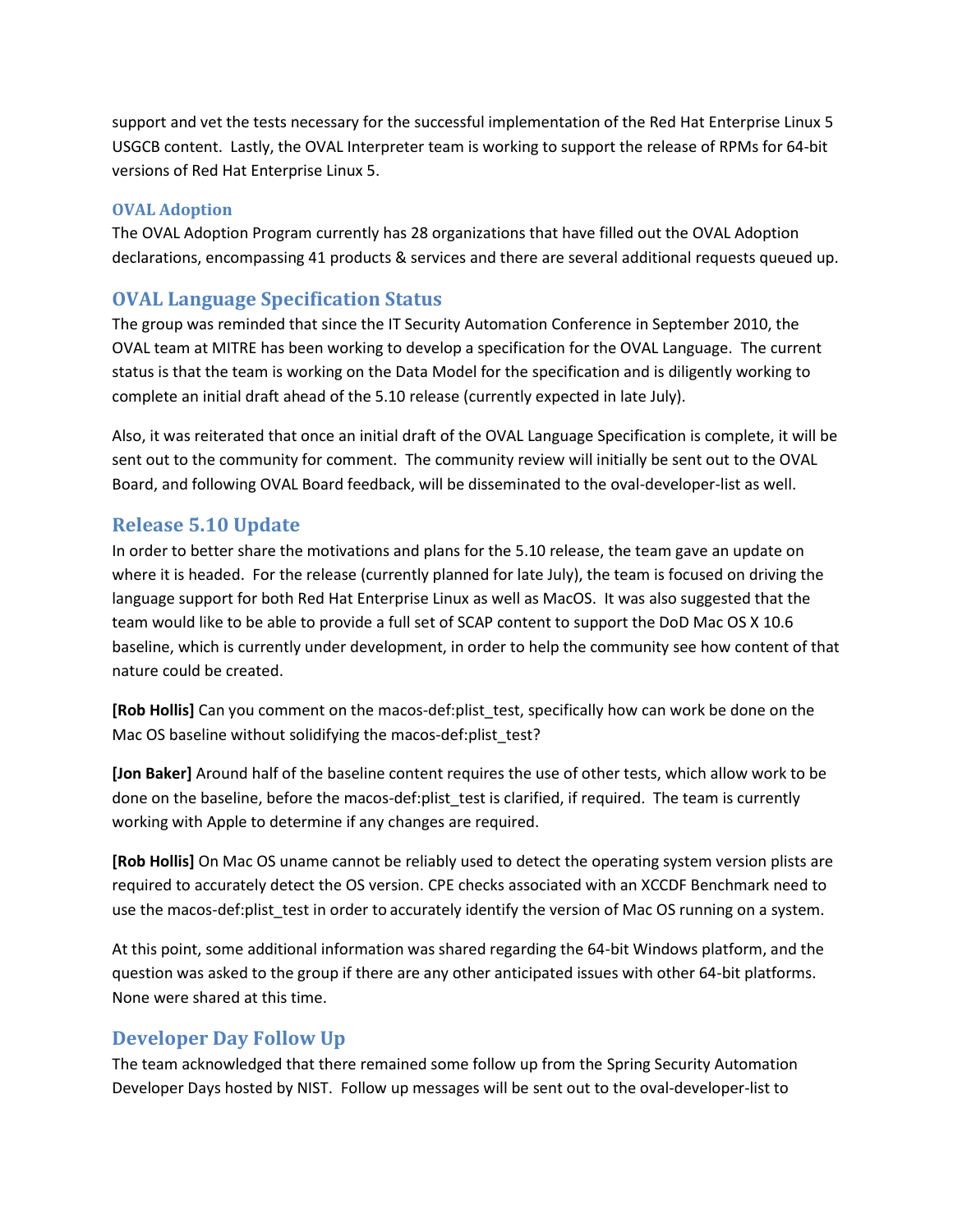resolve any issues that require further discussion. This will allow the community to provide additional feedback. The minutes for the OVAL sessions were sent out last week.

OVAL Session Slides

[http://oval.mitre.org/community/docs/OVAL\\_Slides\\_Spring\\_2011\\_Dev\\_Days.zip](http://oval.mitre.org/community/docs/OVAL_Slides_Spring_2011_Dev_Days.zip)

#### OVAL Session Minutes

[http://oval.mitre.org/community/docs/OVAL\\_Spring\\_2011\\_Developer\\_Days\\_Minutes.pdf](http://oval.mitre.org/community/docs/OVAL_Spring_2011_Developer_Days_Minutes.pdf)

## **Additional Comments/Questions**

Following the formal update, the team asked the group for any additional comments or concerns. There were several comments mentioned:

**[Aaron Chernin]** What is the outcome from the one test discussions?

**[Jon Baker]** The minutes were posted last week, and given the mixed response from the audience, more discussion will be required.

**[Kent Landfield]** Are we happy with the direction of OVAL? Is it sufficient to simply add new tests to the language as needed or should be looking into other areas such as network device assessment?

**[Jon Baker]** The team has spent the past couple years focused on incrementally adding tests. The idea of network devices as a direction to push into has been discussed for some time. In general, it had not been felt that it had wide community support. What do folks think? What about un-authenticated checking? We have previously focused on authenticated checking for desktops and servers? Does anyone have thoughts on this?

**[Aharon Chernin]** We do unauthenticated scans using proprietary tools with proprietary checks and it's hard to reconcile the results from proprietary scans conducted with different tools. We would be interested in standardizing a format like OVAL for unauthenticated assessments. Additionally, we would be interested in the adding to OVAL the ability to allow more arbitrary commands to be run in definitions. Do vendors make use of proprietary ways to execute scripts?

**[Kent Landfield]** We use proprietary scripts to fill a gap in OVAL, in order to provide our customers with features that they request. We would prefer to have done this in OVAL, but it is not supported.

**[Jon Baker]** There is a concern that by allowing open scripts in the Language, people would default to using the supported scripting capabilities rather than the more traditional test structures that already exist in the Language, even where possible. This would move in a direction of less openness, not more. Does anyone share this concern?

**[Kent Landfield]** We do not, because our team is familiar with the existing tests and will make use of them. However, we can see Jon's concern. It seems that if a developer is forced to write one or more scripts to repeatedly provide the same function, a new OVAL test is in order.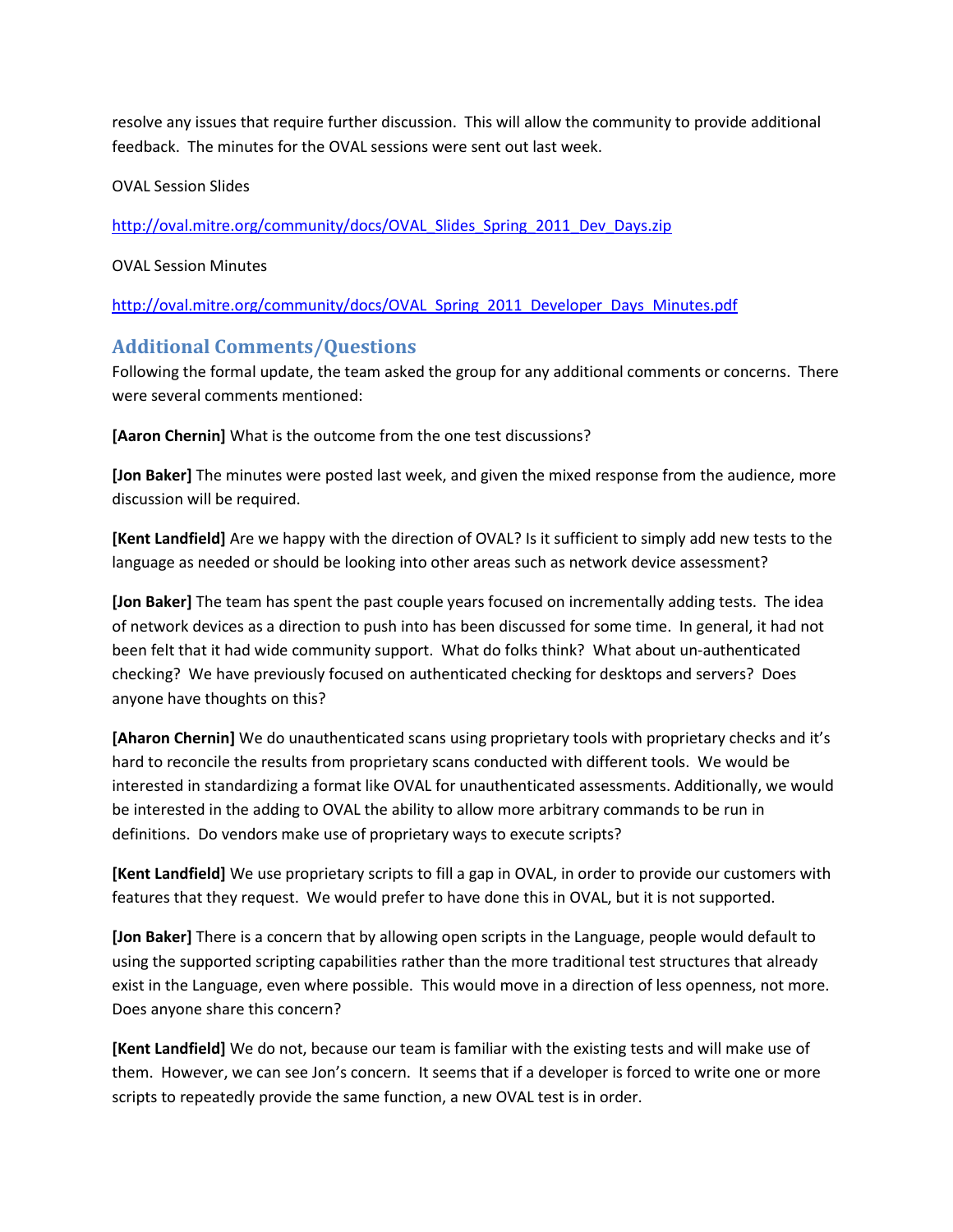**[Jon Baker]** That is a fair issue. Would it be worth considering adding some infrastructure to support this kind of 'any' test? This would allow OVAL to continue to be used for making the assertions and provide support for parameters to the scripts. We need a way to ensure that we are identifying the places where scripting is being used frequently enough as a solution to warrant the development of a specific test in the Language.

**[Morey Haber]** We should investigate network devices because infrastructure needs work.

**[Jon Baker]** A real example of this is with continuous monitoring, an agency recently did a tool comparison between two vulnerability scanners and found dramatically different results for the same set of hosts. Analyzing the results to understand what was actually checked by the tow products and why the products reporting conflicting results was very challenging because the checking logic was buried in proprietary formats. One reason to have OVAL, CVE, and the other standards is that they provide transparency into these problems. In a continuous monitoring architecture where vulnerability scan data is aggregated across the enterprise for rise scoring purposes it is crucial that the same issue are being checked and accurately reported on. OVAL provides a real benefit here, but, it is somewhat disappointing that we are not further along. With continuous monitoring, we have chance to work on this.

**[Kent Landfield]** One problem with continuous monitoring is that the federal government has many products deployed. Agencies will not buy single monolithic installations from one vendor. We need to work together to provide better interoperability between tools. Vendors need to work together to provide the government with the ability to integrate solutions for their environments.

**[Dave Waltermire]** This is why we have more need for integrating scripting into OVAL. Scripting provides mechanisms to expand out to new capabilities quicker because we don't need to go through the whole standards process. Allowing open scripting would not help with the parameters and results, but would allow for quicker expansion to new platforms and use cases.

**[Kent Landfield]** From my perspective, this isn't going to happen overnight whether it's content, data, or connection model.

**[Stephen Piliero]** I also see these issues while supporting Red Hat & MacOS. I would prefer to use OVAL tests, if available, but have resulted to other technologies for checking due to the lack of support for scripting.

**[Jon Baker]** An open scripting ability in OVAL would help with the macos-def:plist\_test concerns brought up earlier. We would have already written content for Mac OS X that used scripts to check information stored in plists. However, it this flexibility would have come at the cost of some transparency, in that it could hide the need to alter an OVAL test or creating a new one. Currently when people need to check for something new in OVAL they ask for a new test. There is a risk that people would use a script and not ever ask for the new test.

**[Kent Landfield]** I believe a call for information would help alleviate that gap.